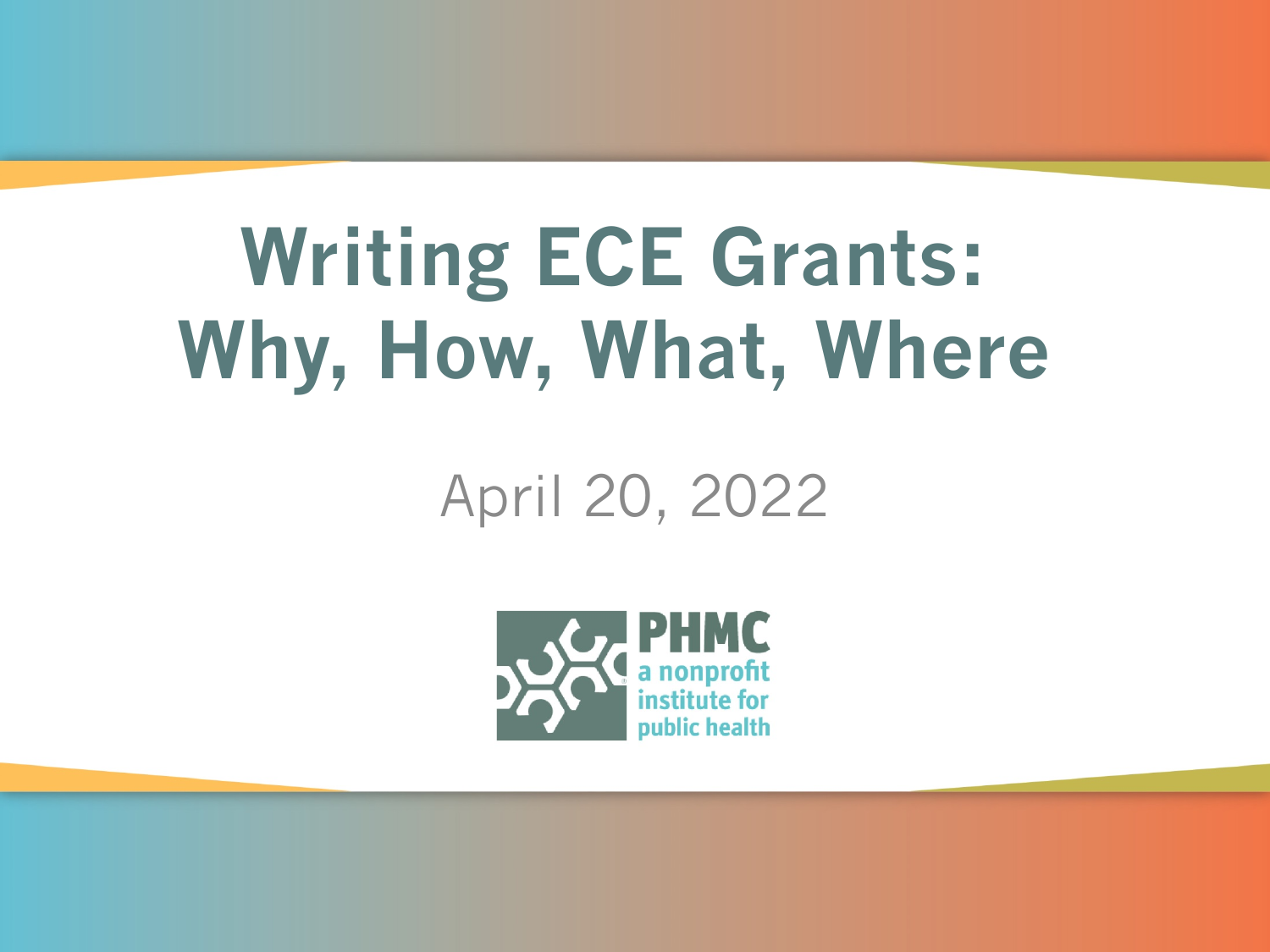# **Learning Objectives**

- Benefits of adding grants to your funding stream
- Grant writing basics and editing tools
- Types of grants and where to find them
- Best practices for tracking and reporting

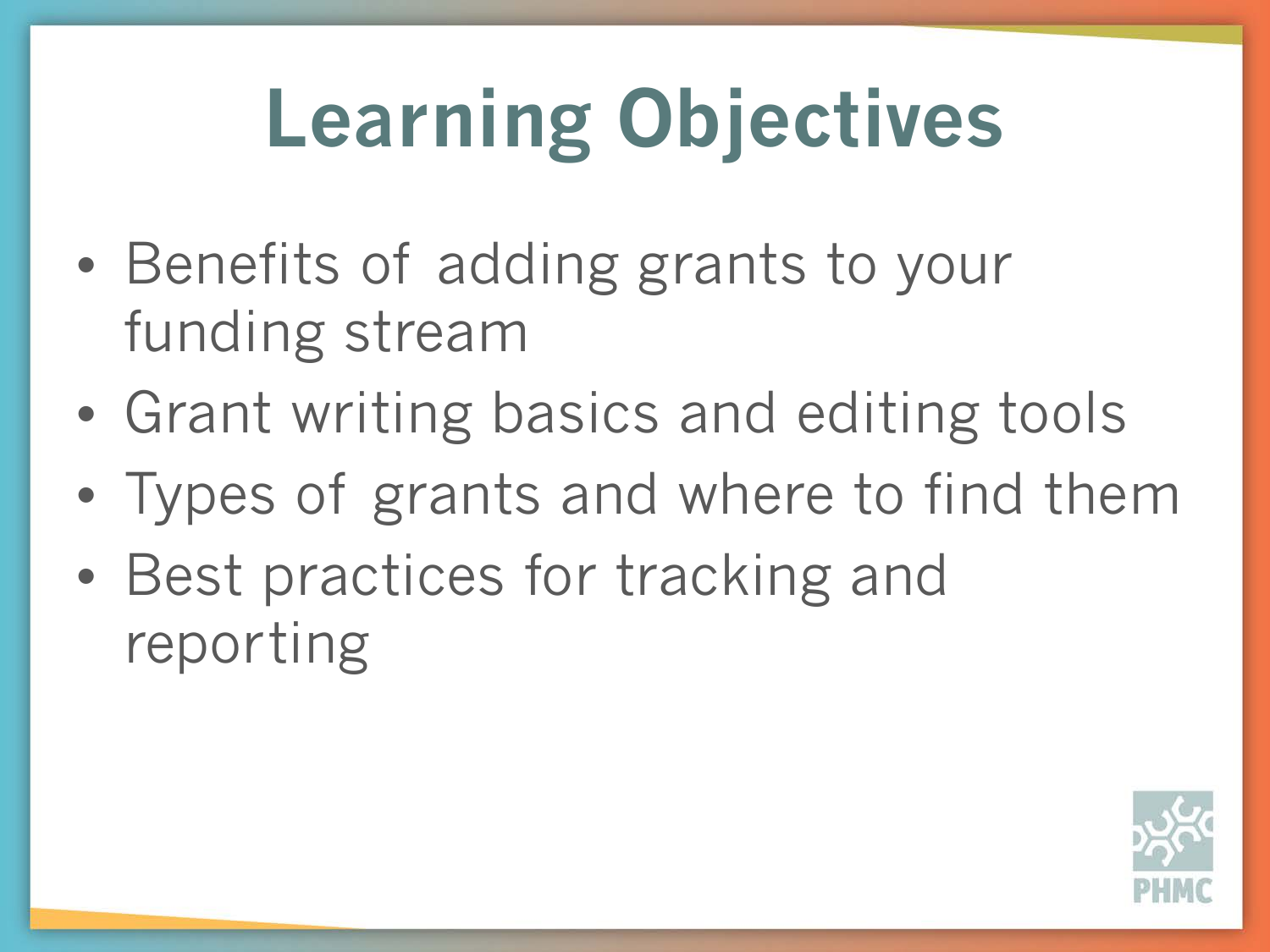## **Agenda**

- Application basics
	- Why apply
	- How to write a grant
- Types of grants and where to find them
	- Private/Foundation Grants
	- Public/Government Grants
	- Contract Seats
- Tracking/Reporting
- Q&A

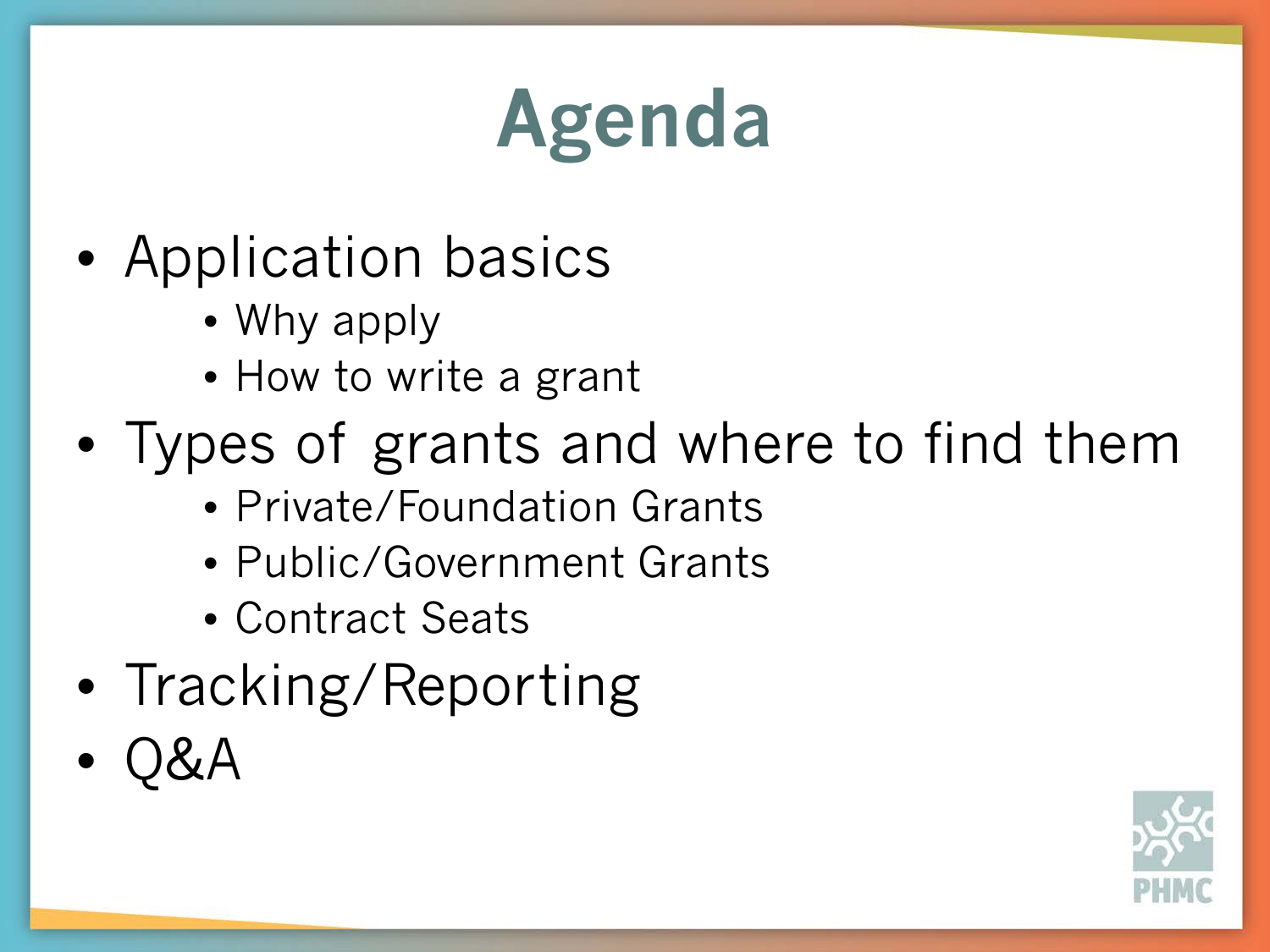# **WHY Apply?**

- Establish fiscal stability through multiple funding sources
- Expand services in your community
- Provide a full continuum of early childhood education services to reduce transitions for children
- Learning experience

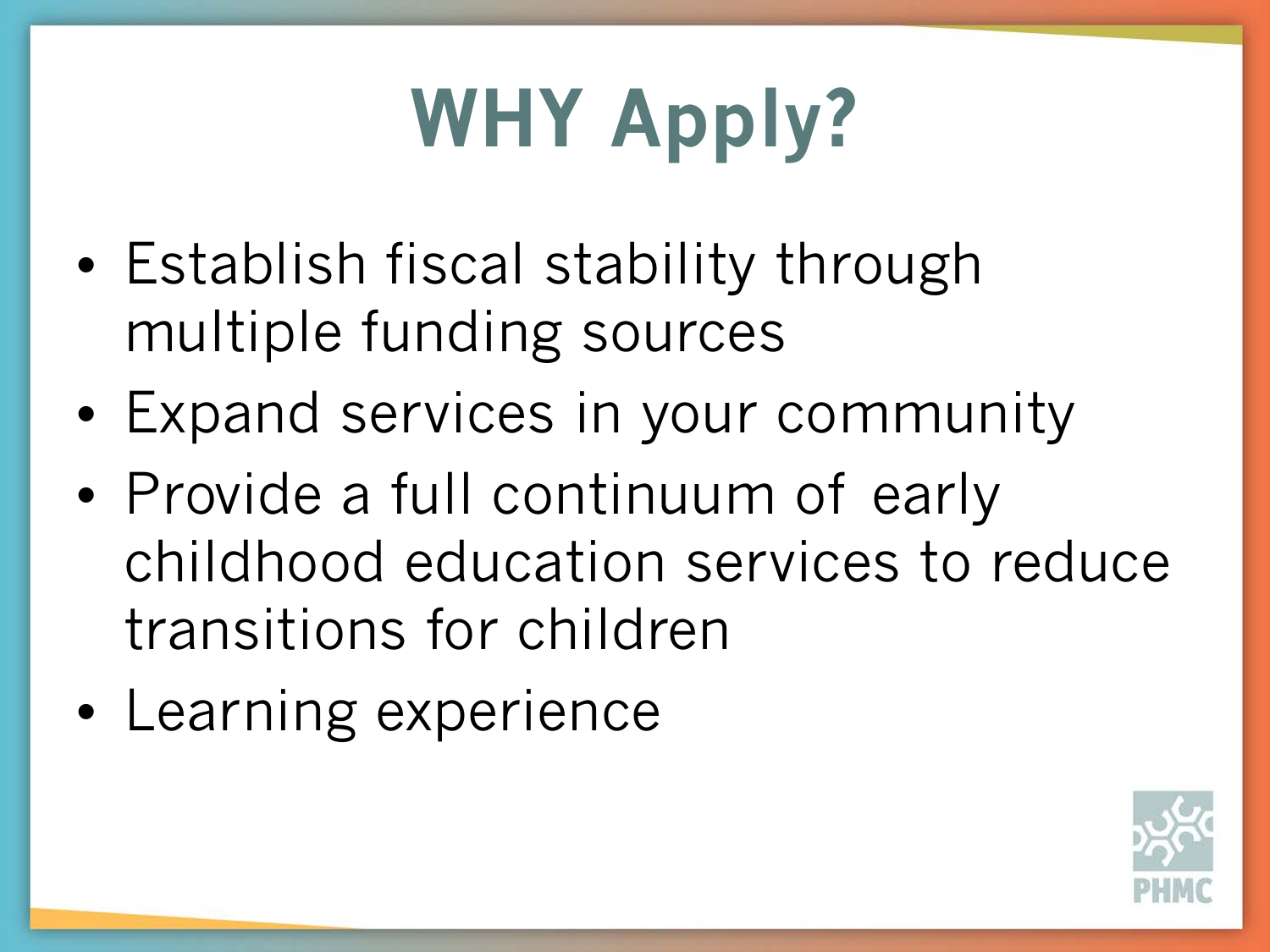## **HOW Do I Write the Grant?**

• Focus on the basics

• Check yourself

• Just get started

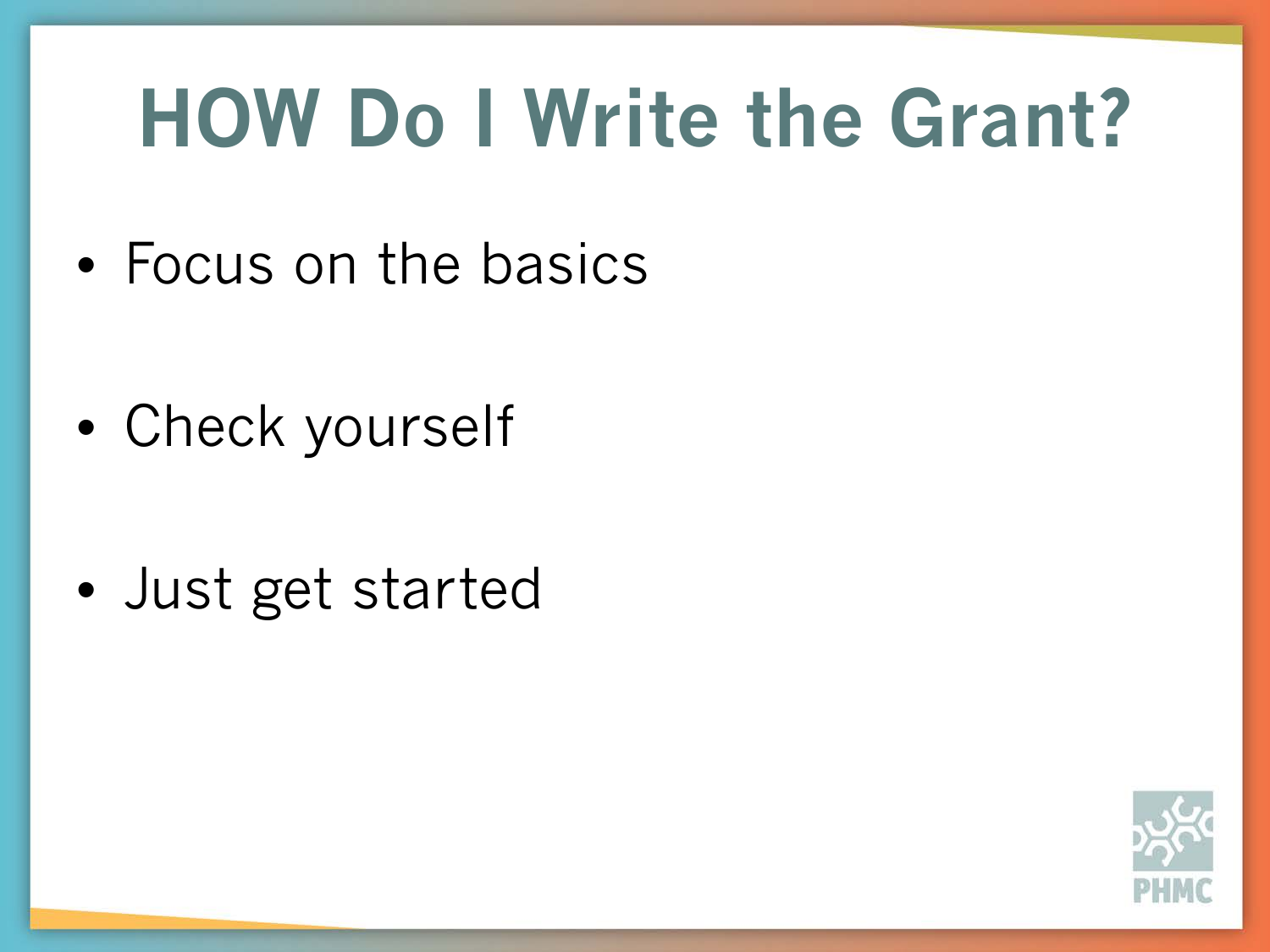# **Application Basics**

- Types of applications
	- direct online submission
	- download-complete-submit
- Read the ENTIRE application
- Follow formatting instructions
	- # pages, margins, font type and size,
- Identify attachments
- Create timeline

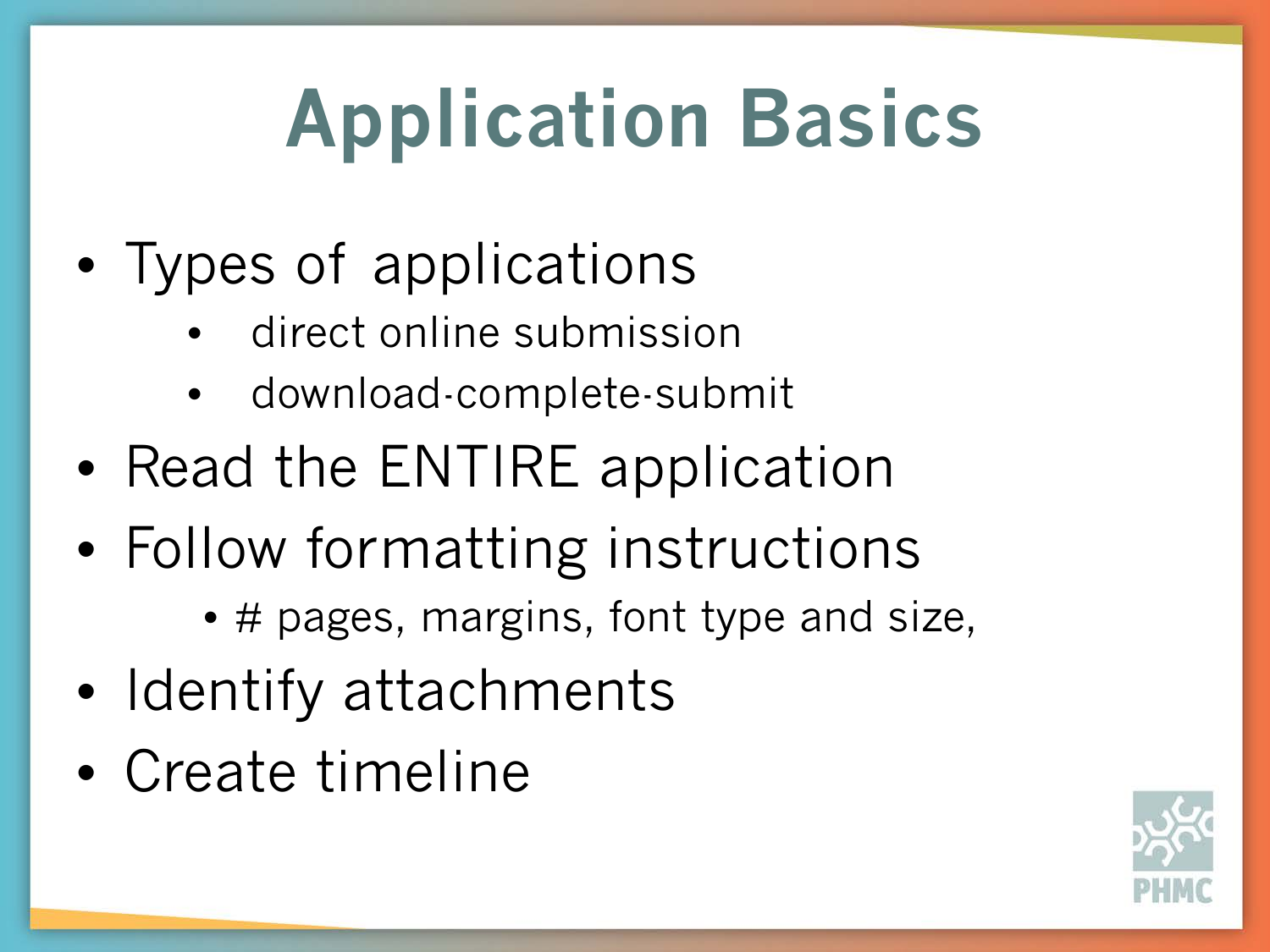# **Application Basics**

- Answer EVERY question
- Answer ONLY questions asked
- Draft in Word cut and paste into application source
- Word/letter count matters!
- Spaces DO count in letter count
- Acronyms
	- spell it out first time
- If specific form provided, use it!

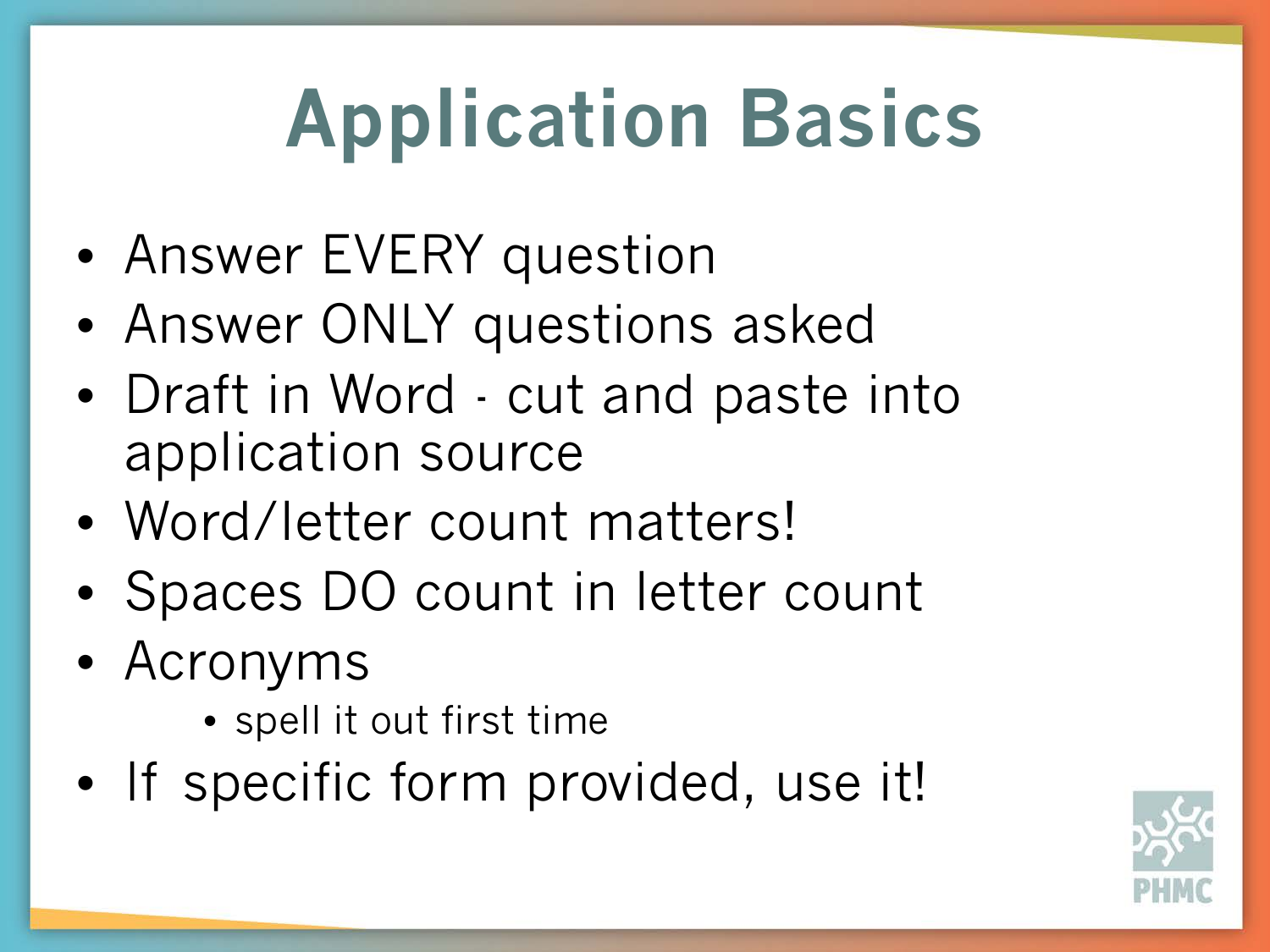## **Check Yourself!**

- Run spell check
- Proofread
	- read the ENTIRE document
- Check for grammar and punctuation
- Get second person to proofread
- Budget
	- check your math

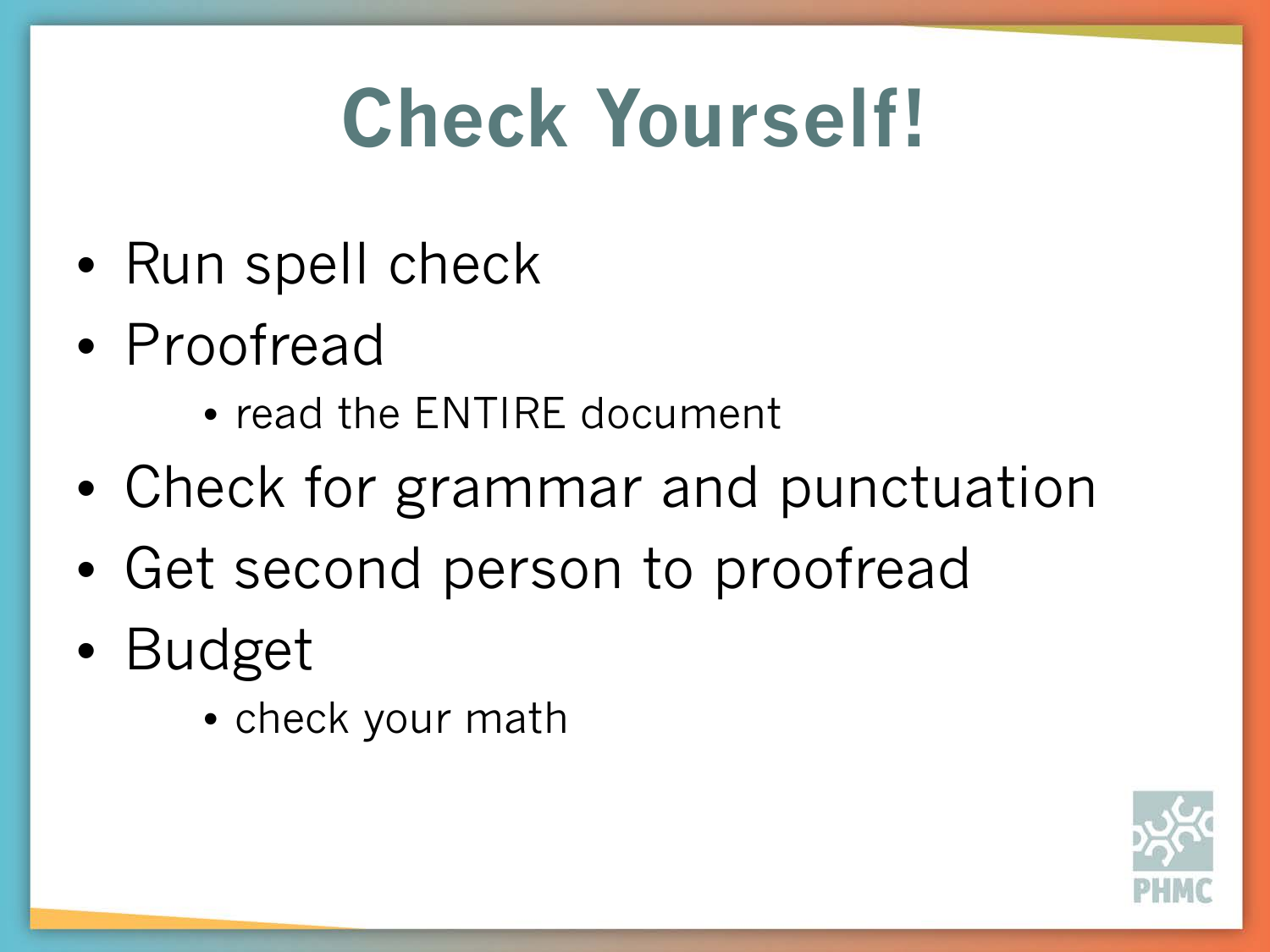# **Getting Started**

- Just do it
	- start writing ideas for each question
- Draft > Review > Edit
- Uploading
	- test it out early

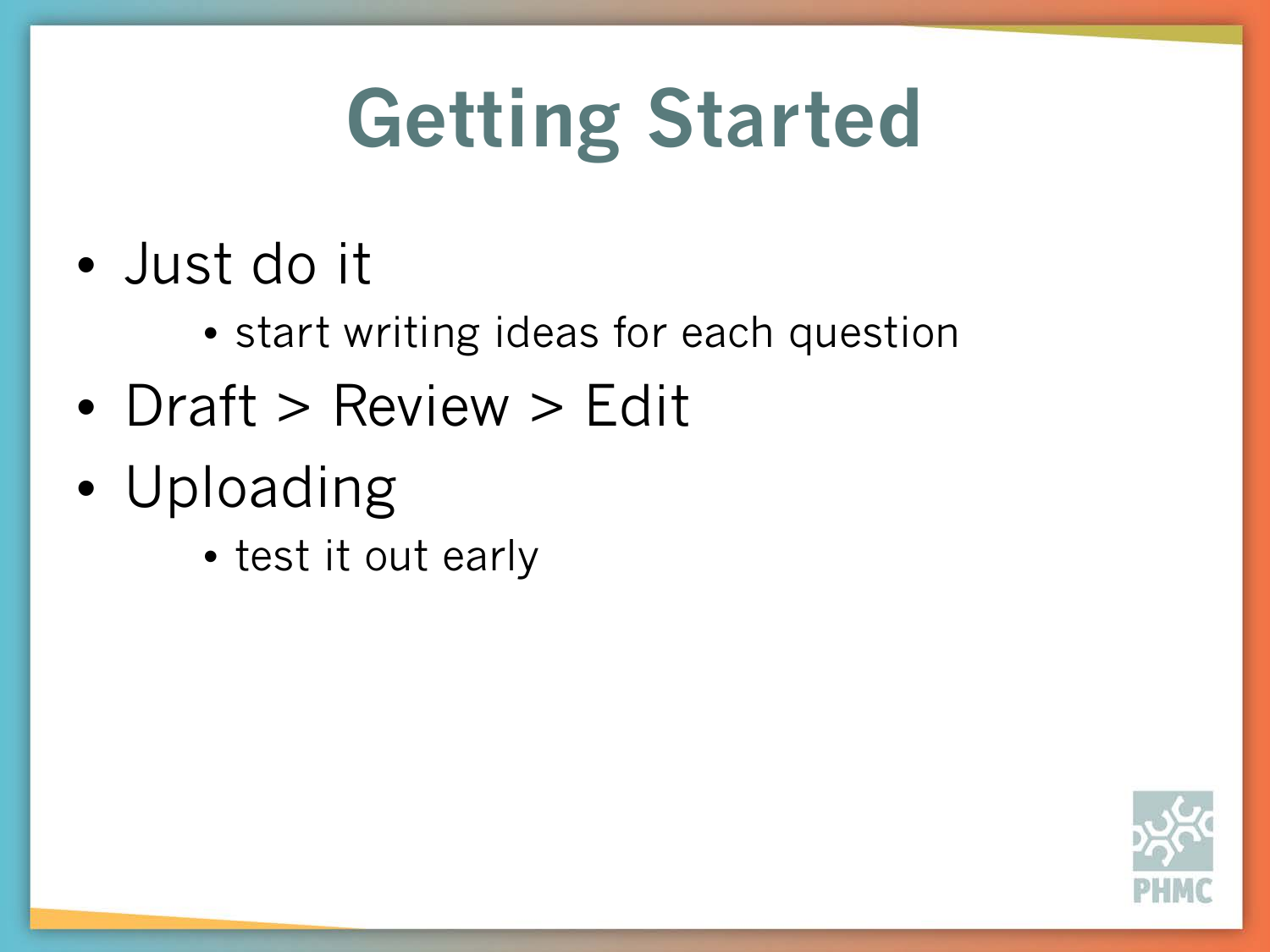### **What Grant is Right for Your Program**

- Two primary buckets
	- private funding
	- public funding

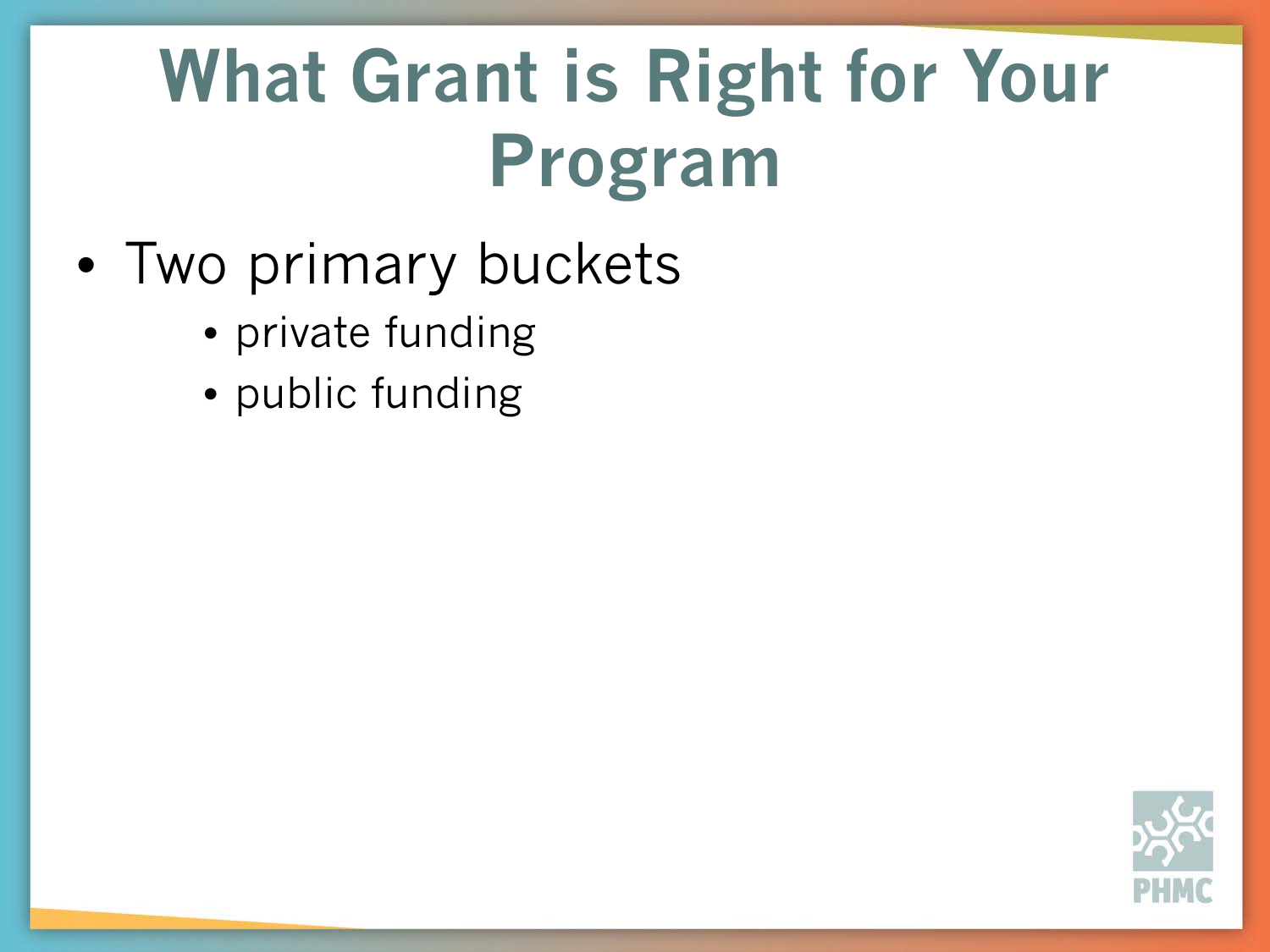## **Private/Foundation Grants**

- Types
	- independent foundation
	- family foundation
	- corporate foundations
	- community based organizations
- May be more flexible than public funds
- Often local/neighborhood focused
- Relationships matter

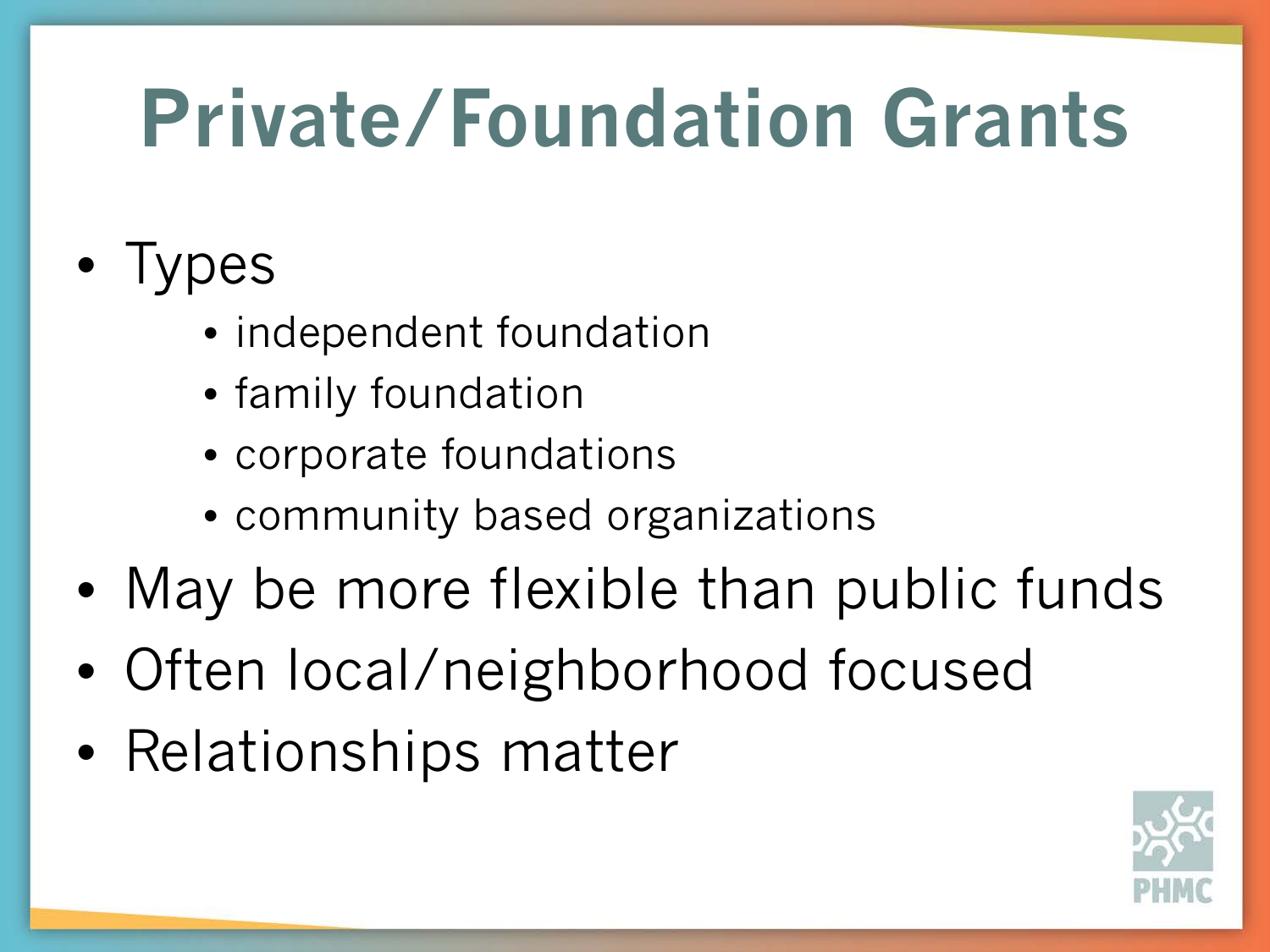## **Private/Foundation Grants**

#### • Investigate websites

- What are their funding priorities
- What is their application process
- When do they accept applications
- Who/what have they funded in the past
- What is their reporting/tracking process

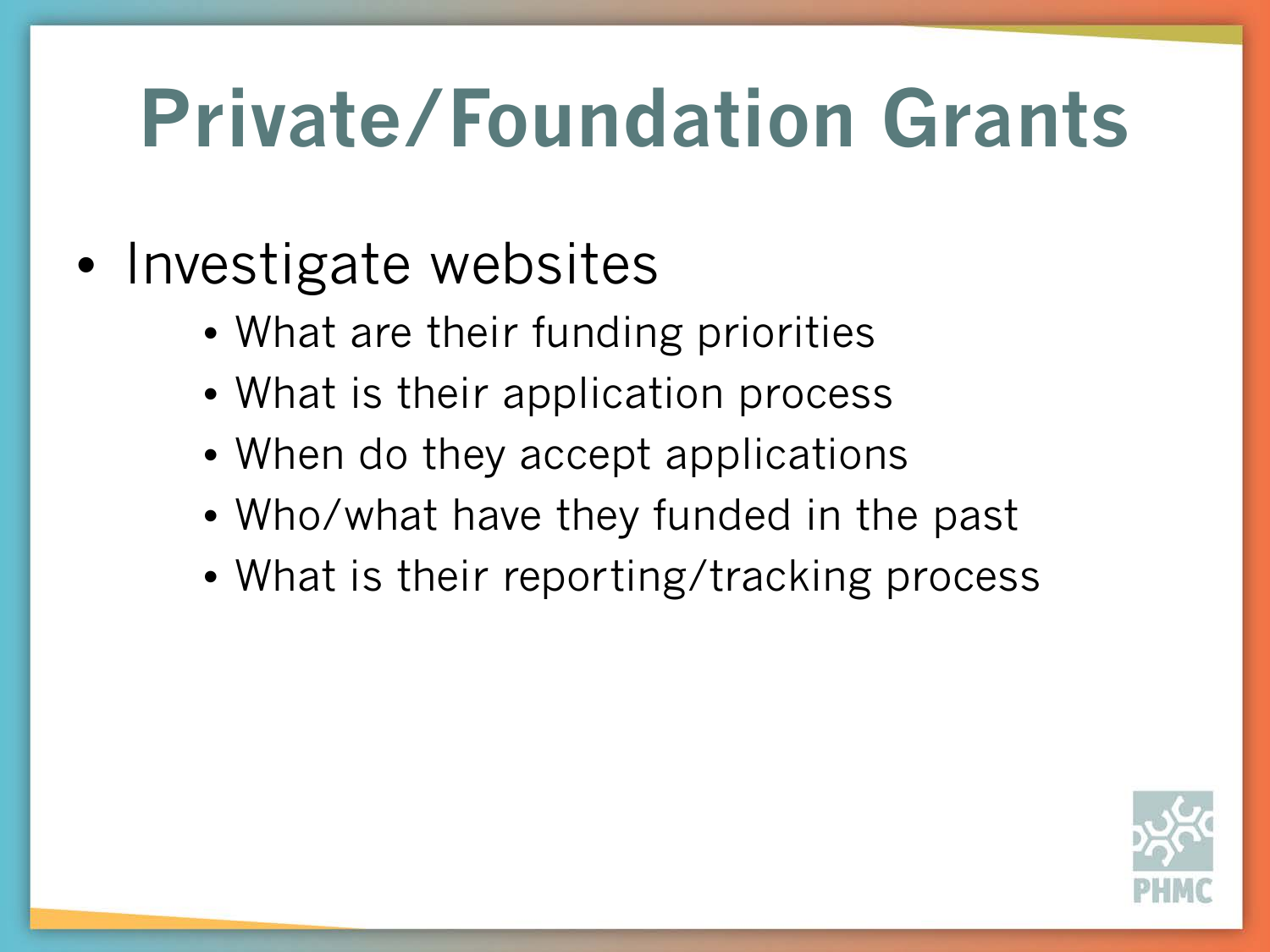## **Public/Government Grants**

- Two ways to access:
	- direct award to your program
	- subcontract through an organization that holds the public/government grant
		- Philadelphia School District
		- OCDEL
		- another early childhood agency

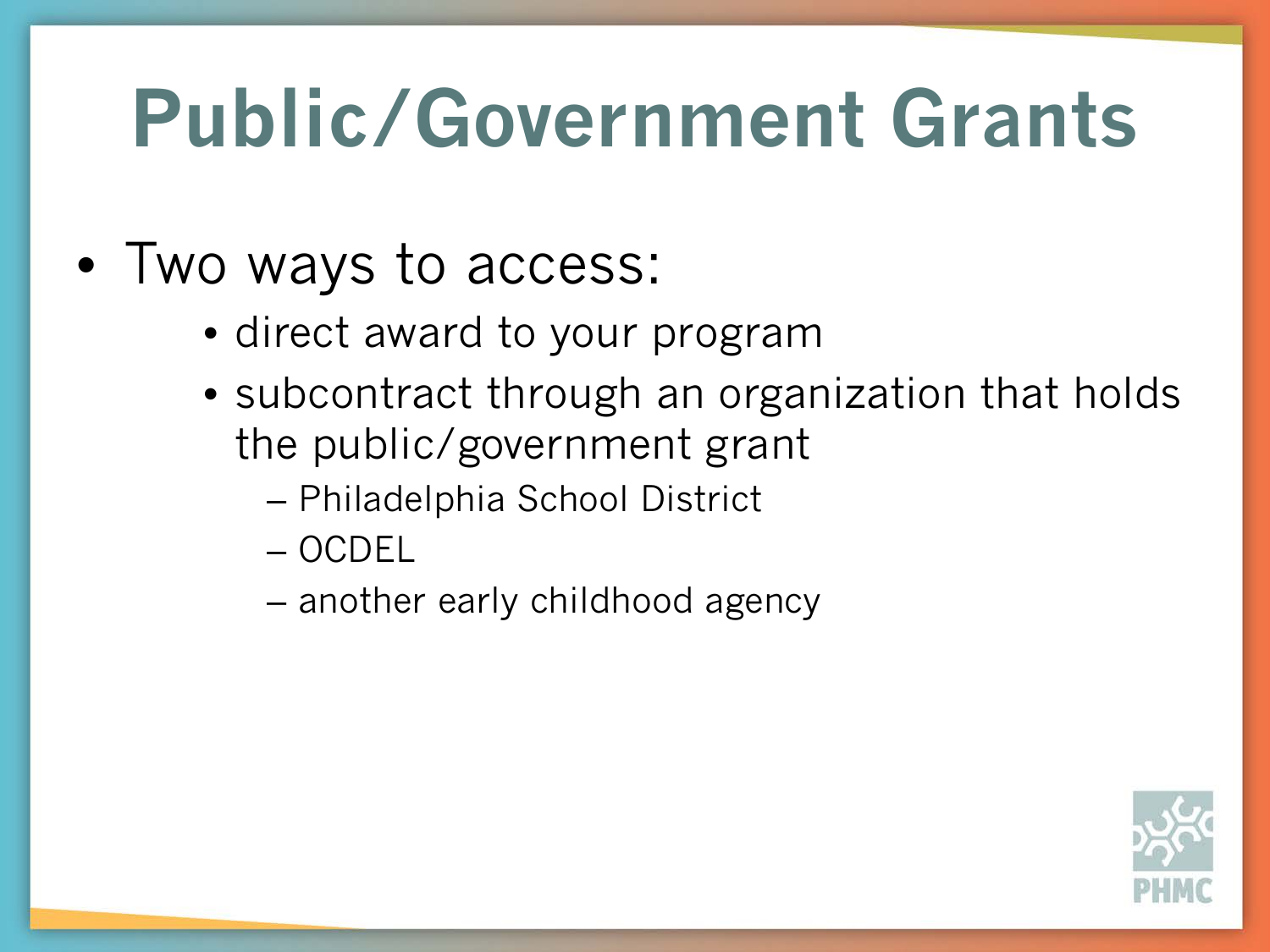## **Common Direct Awards**

- Federal Department of Health and Human Services, Office of Head Start
	- Head Start/Early Head Start (HS/EHS)
- OCDEL state funds
	- Pre-K Counts state funds (Dept of Ed/Dept of Human Services)
	- HSSAP (Head Start Supplemental Assistance Program)
- City of Philadelphia beverage tax
	- PHLpreK

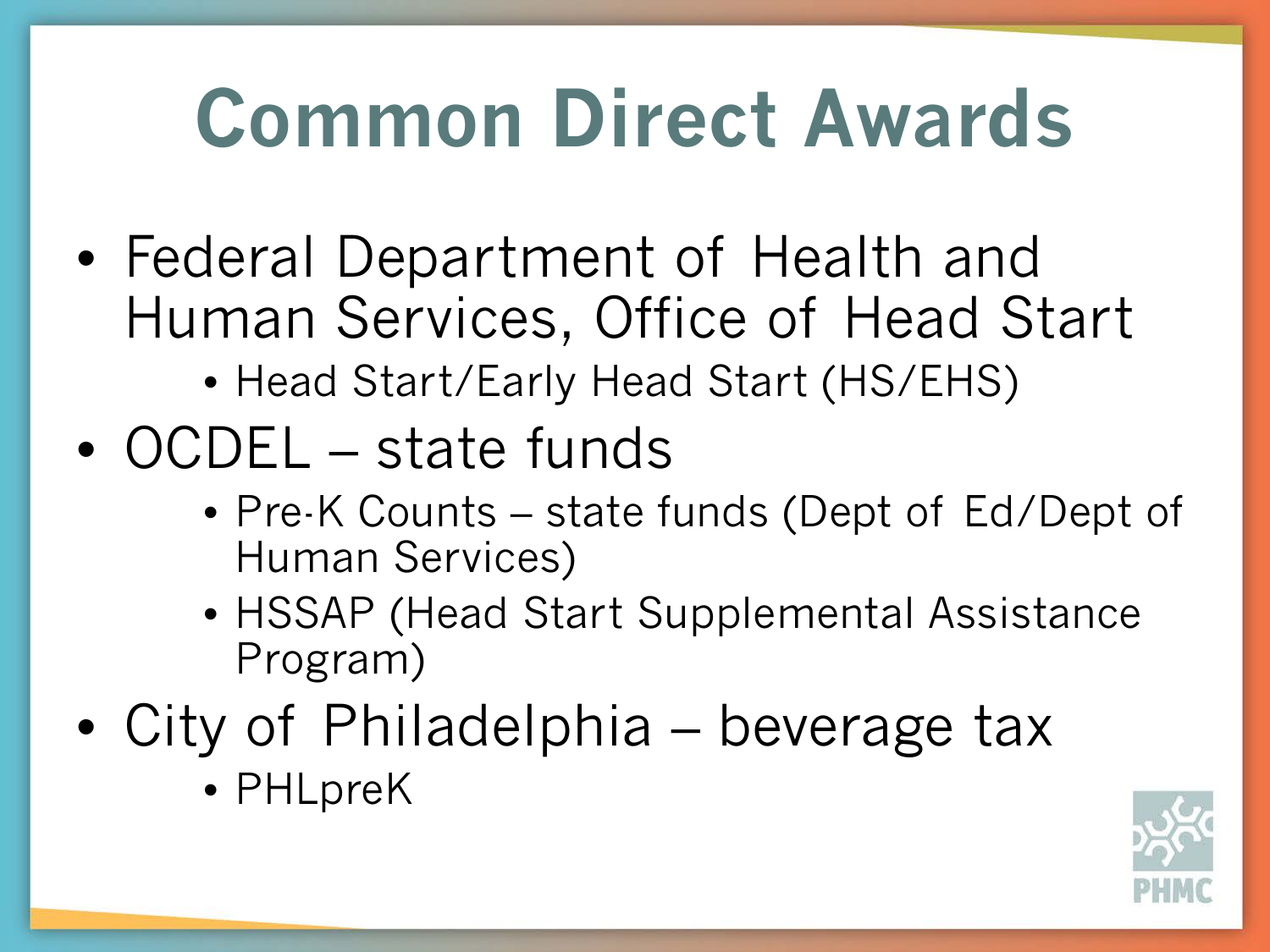### **Money Flow Direct Awards**

- RFP released by a government agency or representative to meet the legislative intent (OHS, OCDEL, City of Philadelphia)
- Applications submitted to and awarded by the government agency or representative
- Grantee is responsible for meeting 100% of the grant deliverables
- Grantee receives 100% of approved funds
- Government agency or representative directly monitors the grantee's compliance with all aspects of the grant

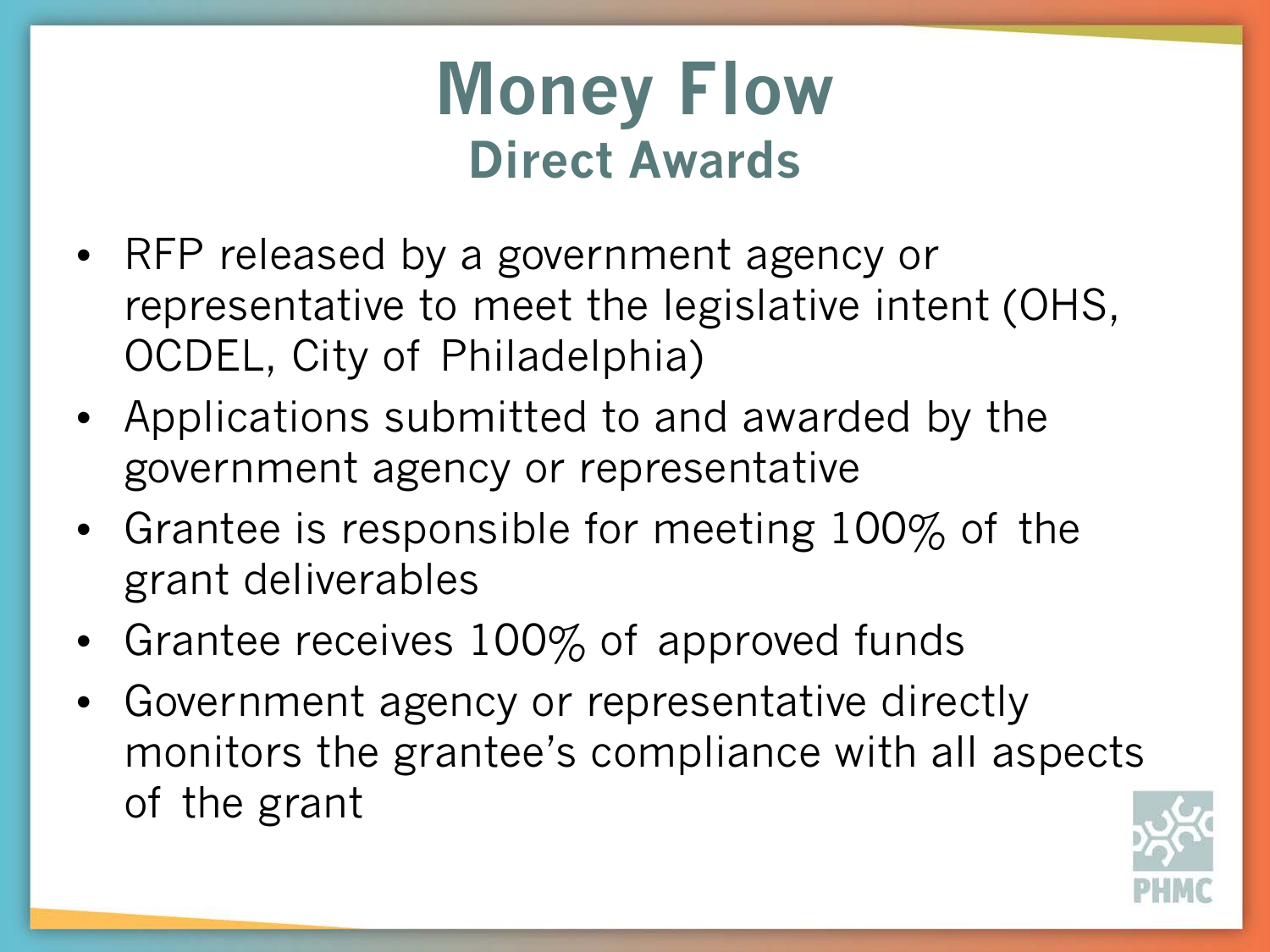### **Common Subcontracted Grants**

#### • The grantee:

- is awarded the government grant
- typically provides some direct service
- subcontracts, delegates, partners with ECE agencies specific program services

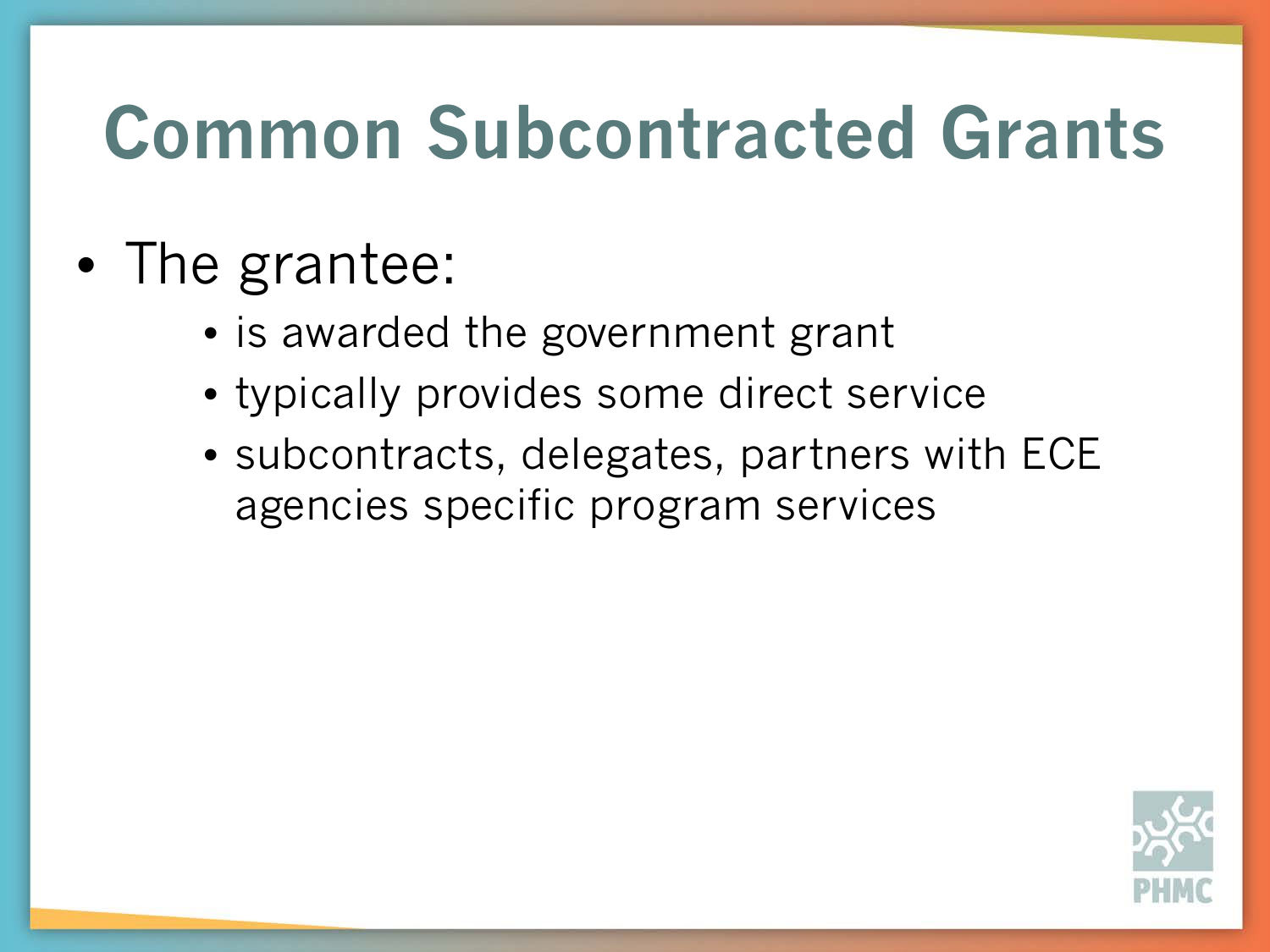### **Common Subcontracted Grants**

- School District of Philadelphia
	- Federal: Head Start
	- State: Pre-K Counts, HSSAP
	- City: PHLPreK
- OCDEL:
	- Early Head Start/Childcare Partnerships
- Agency collaborations

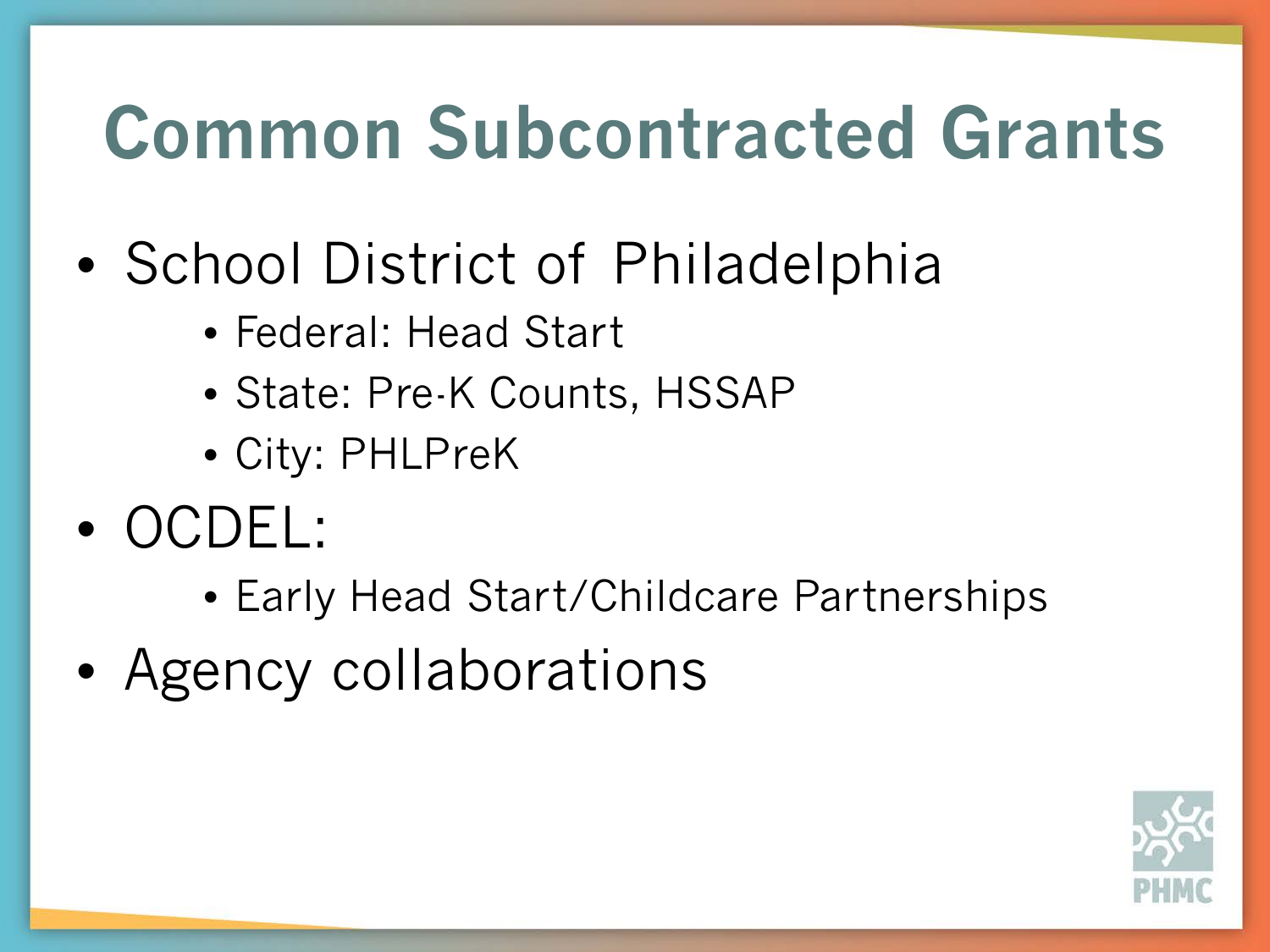### **Subcontracted Grants Money Flow**

- Grantee receives the government grant and assumes responsibility for their own compliance and the compliance of every subcontractor
	- grantee maintains a portion of the grant funds to:
		- administer the grant contract, manage grant funds, and submit required reports
		- oversee/monitor sub-contracted agencies' contract compliance, reporting, and program quality
		- provides technical assistance to sub-contracted agencies
		- might also provide some direct services
	- passes the remaining funds to subcontractor for program costs for a specified number of children

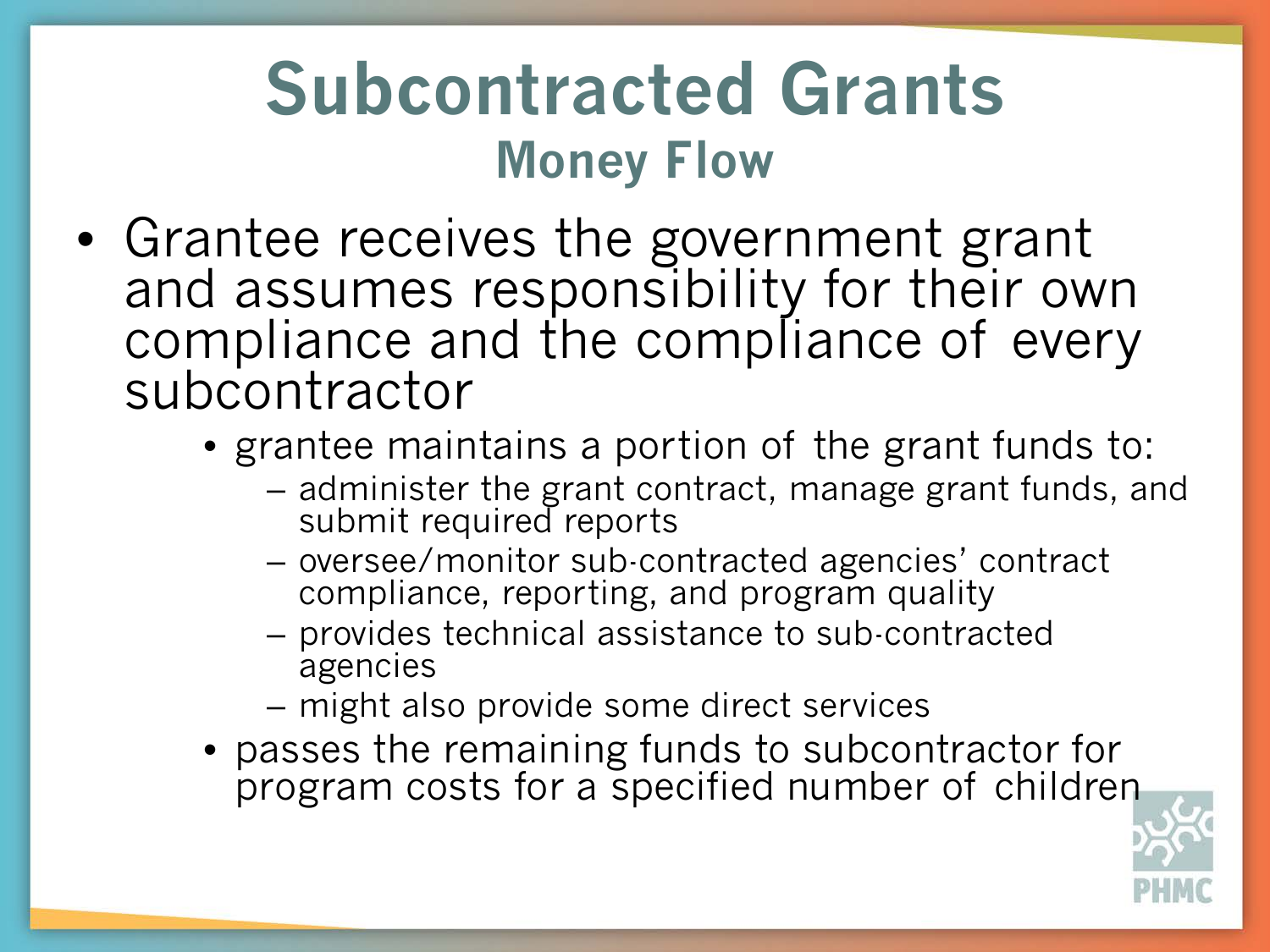### **Contract Length (Both Direct and Subcontracts)**

### • Typical: 3 and 5 years

- renewal applications submitted every year
- open for competition at 3- or 5-year mark
- All contain language that it is dependent upon availability of funds
- All can be terminated due to underperformance, noncompliance, or serious violation of regulations

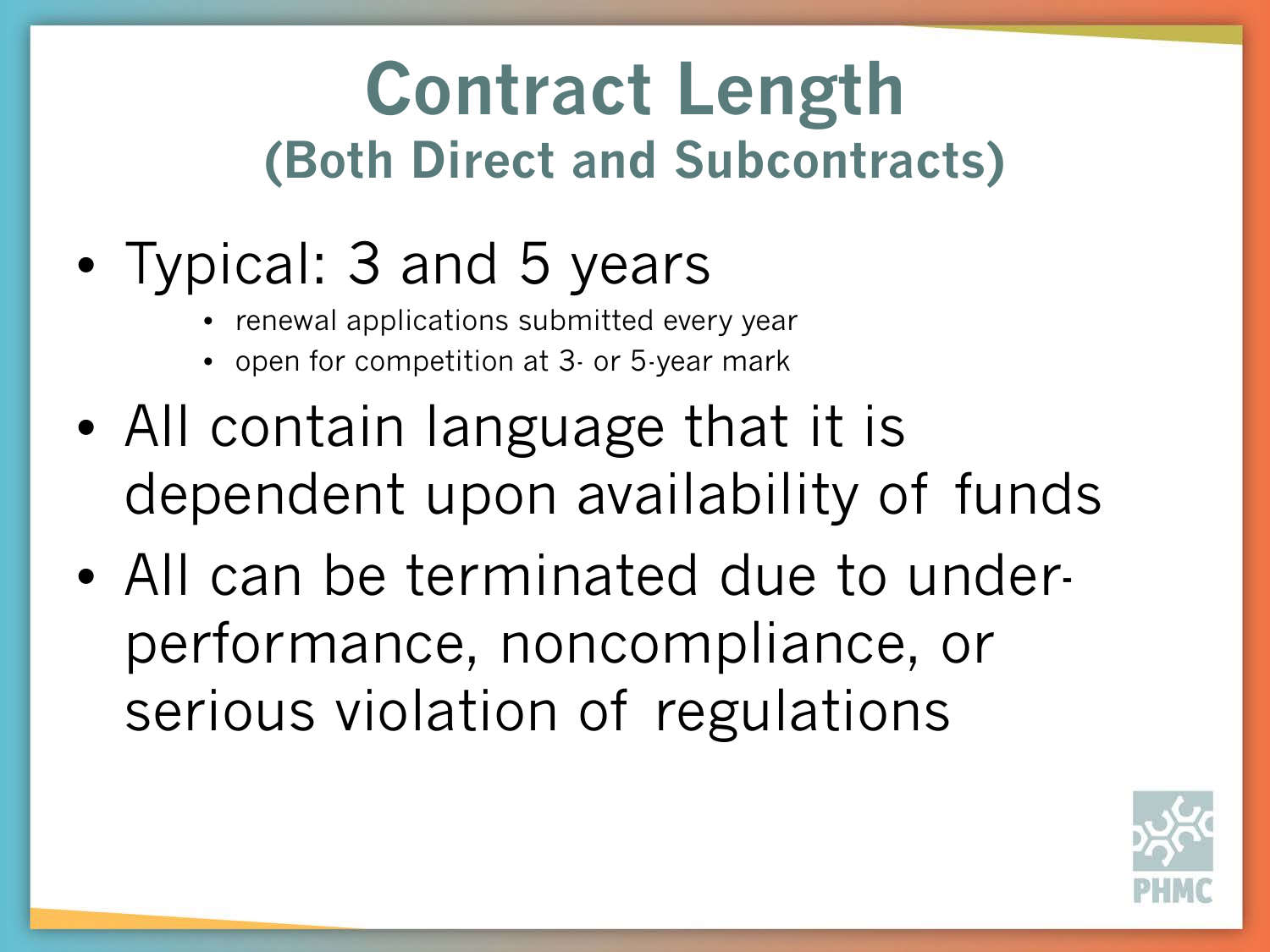### **Contracted Seats How Many Seats?**

- Licensed capacity
	- open seats in existing classrooms
	- room for adding additional classrooms
- Program capacity
	- consistent with agency's mission
	- management team/coordinators/staff have or will have required credentials, expertise, and time

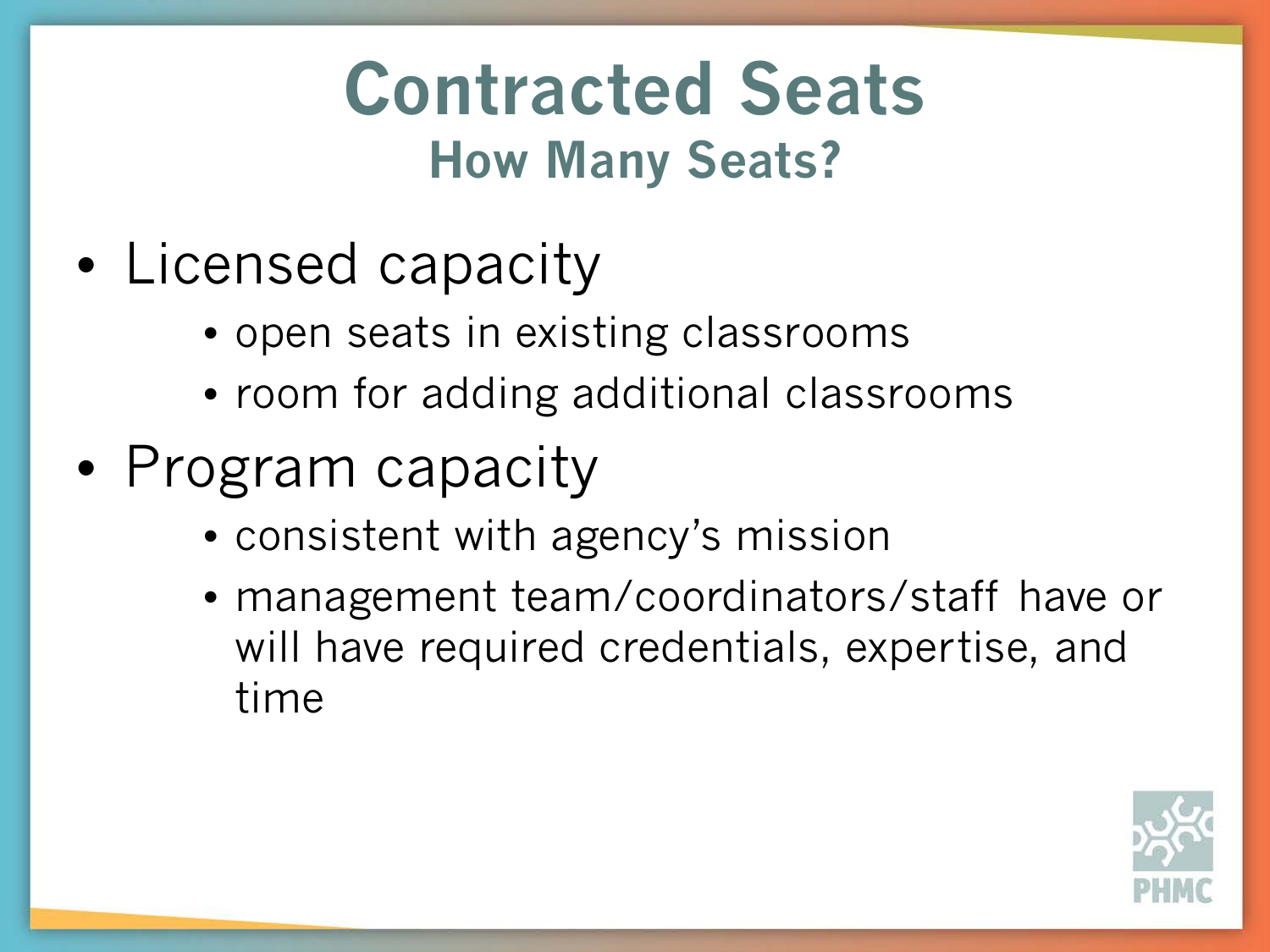### **Contracted Seats Integrated Classrooms or Not?**

- Ideally children funded by different funding sources are all enrolled in the same classrooms
- Considerations
	- impact on existing salary scale
	- wage parity
	- each funding source must cover its portion of the costs

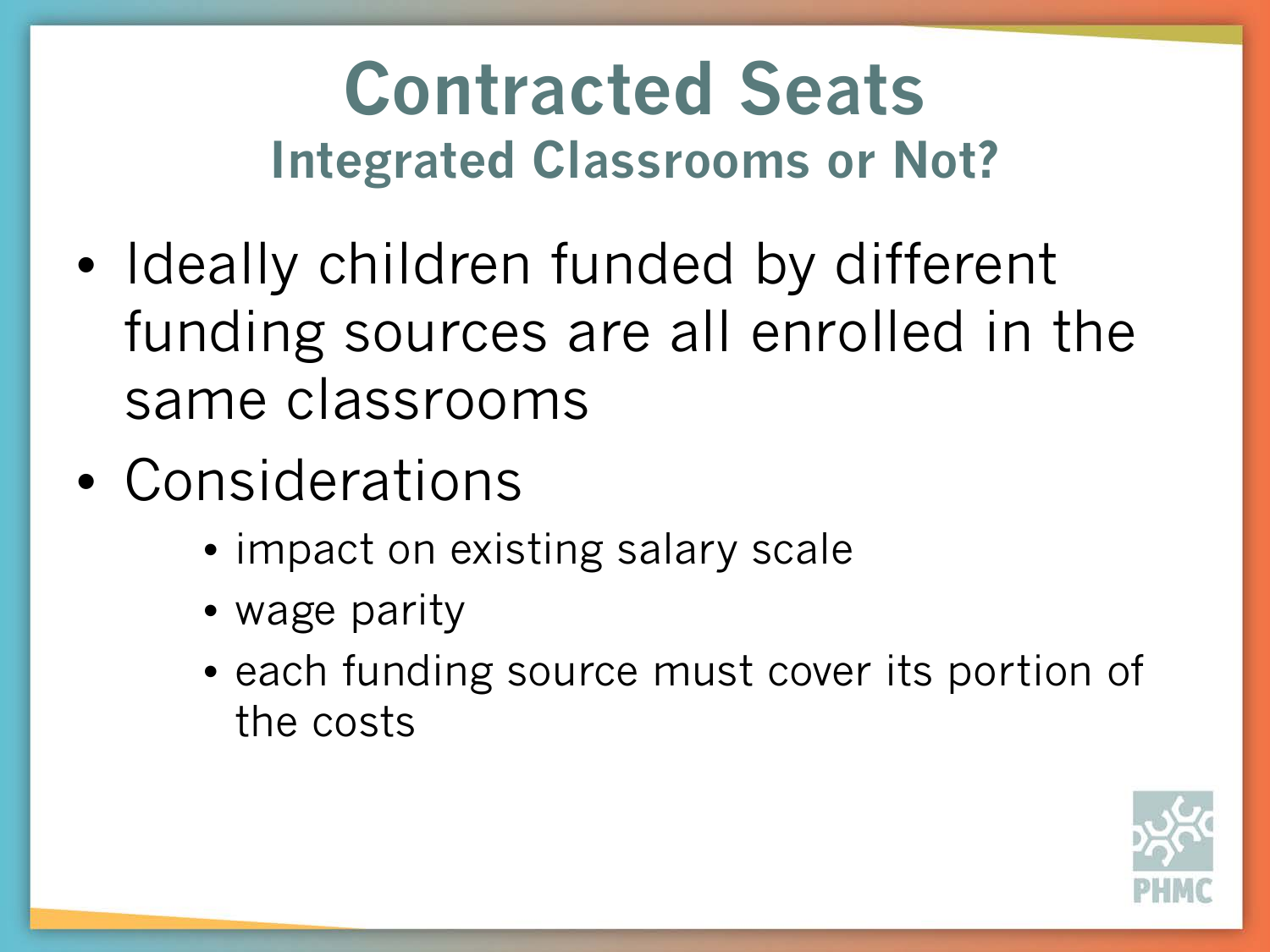### **Contracted Seats Program Regulations**

- Read program regulations before you decide to apply for the grant
- PreK Counts Regulations and HS Program Performance Standards to consider
	- staff qualifications (PKC, PHLpreK, HS)
	- family engagement
		- family engagement childcare
		- family engagement PreK Counts
		- family engagement Head Start
			- » Policy Council
			- » Delegate Agency: Parent Program Policy Committee

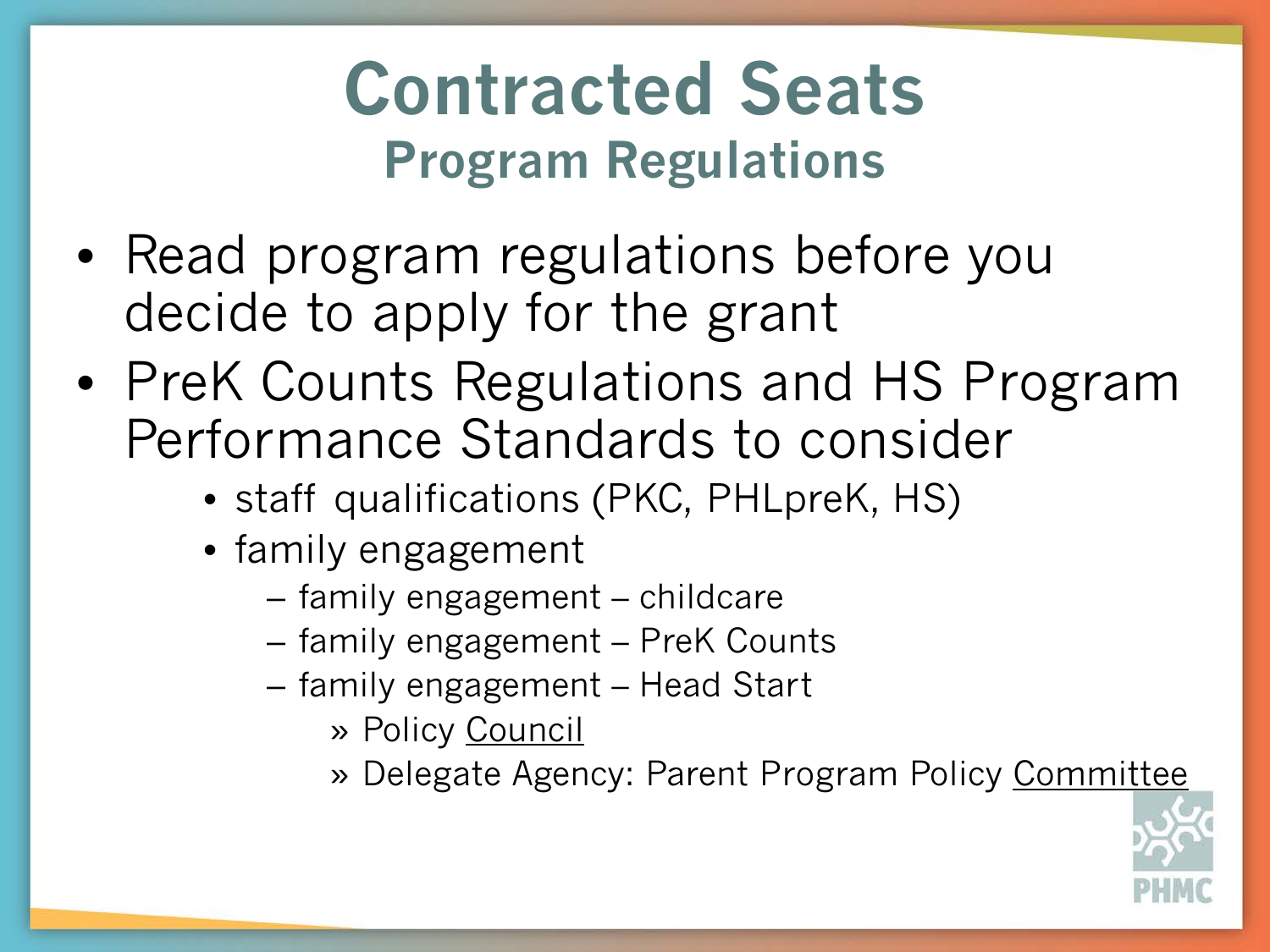### **Contracted Seats Inclusion of Children with Disabilities**

- Expectation to enroll minimum  $\%$  of children with disabilities
- A program's commitment to full inclusion
	- collaboration with early intervention
	- staff training and technical assistance
	- accommodations to meet unique needs

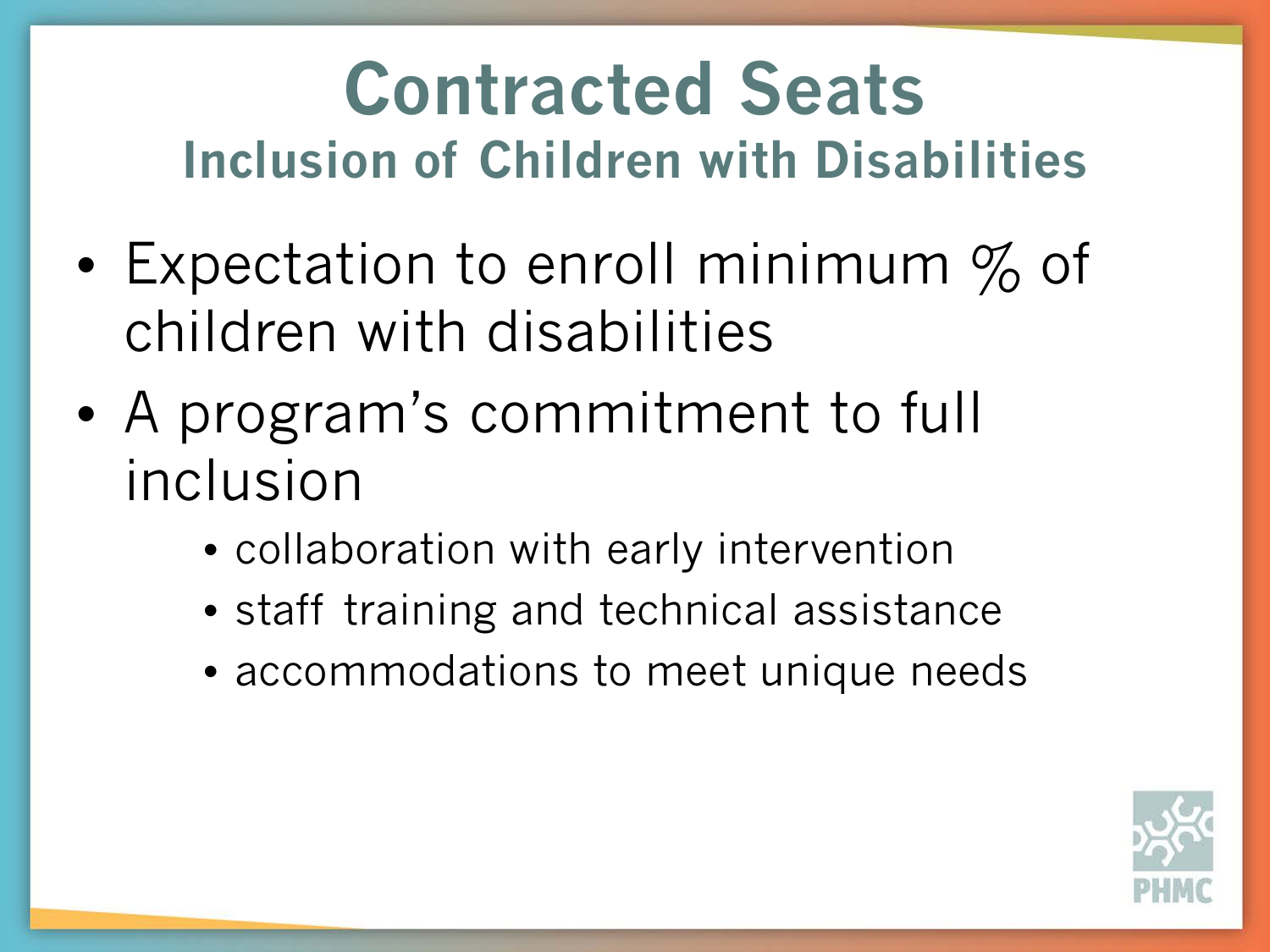### **Tracking & Reporting Capacity to Meet Grant Requirements**

- Include in agency budget
	- hardware
	- software
	- training to support data entry, tracking, and analysis
- Software should support measuring child and family outcomes
- Data rich/information poor?
	- create a Data Plan

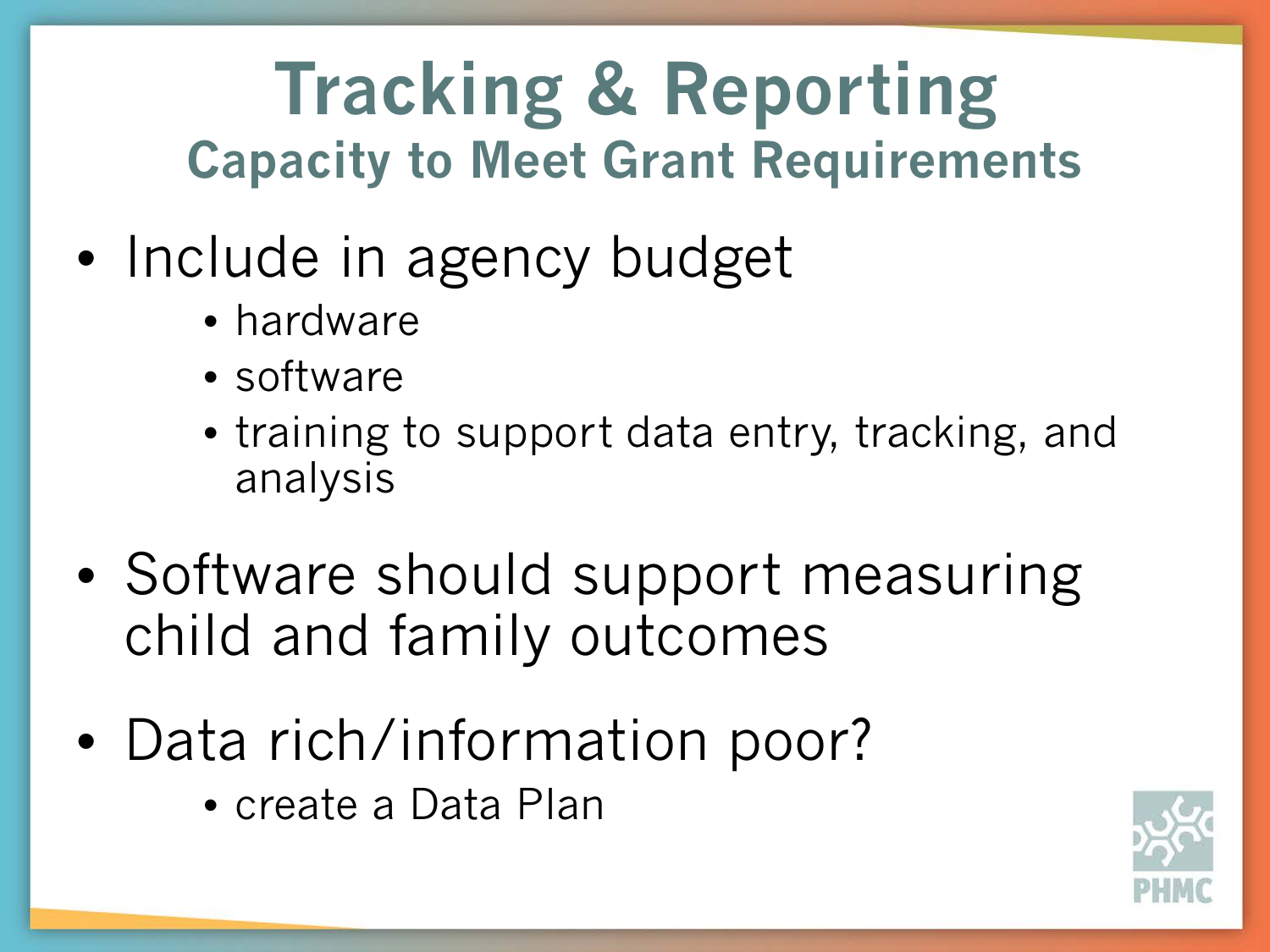### **Tracking & Reporting Fiscal Capacity to Meet Grant Requirements**

- Have the right financial professionals
	- staff vs. contracted
	- allow for separation of duties fraud prevention
	- collaborates with program when developing budgets
	- accountant or fiscal director, with knowledge of using charts of accounts to manage multiple funding sources

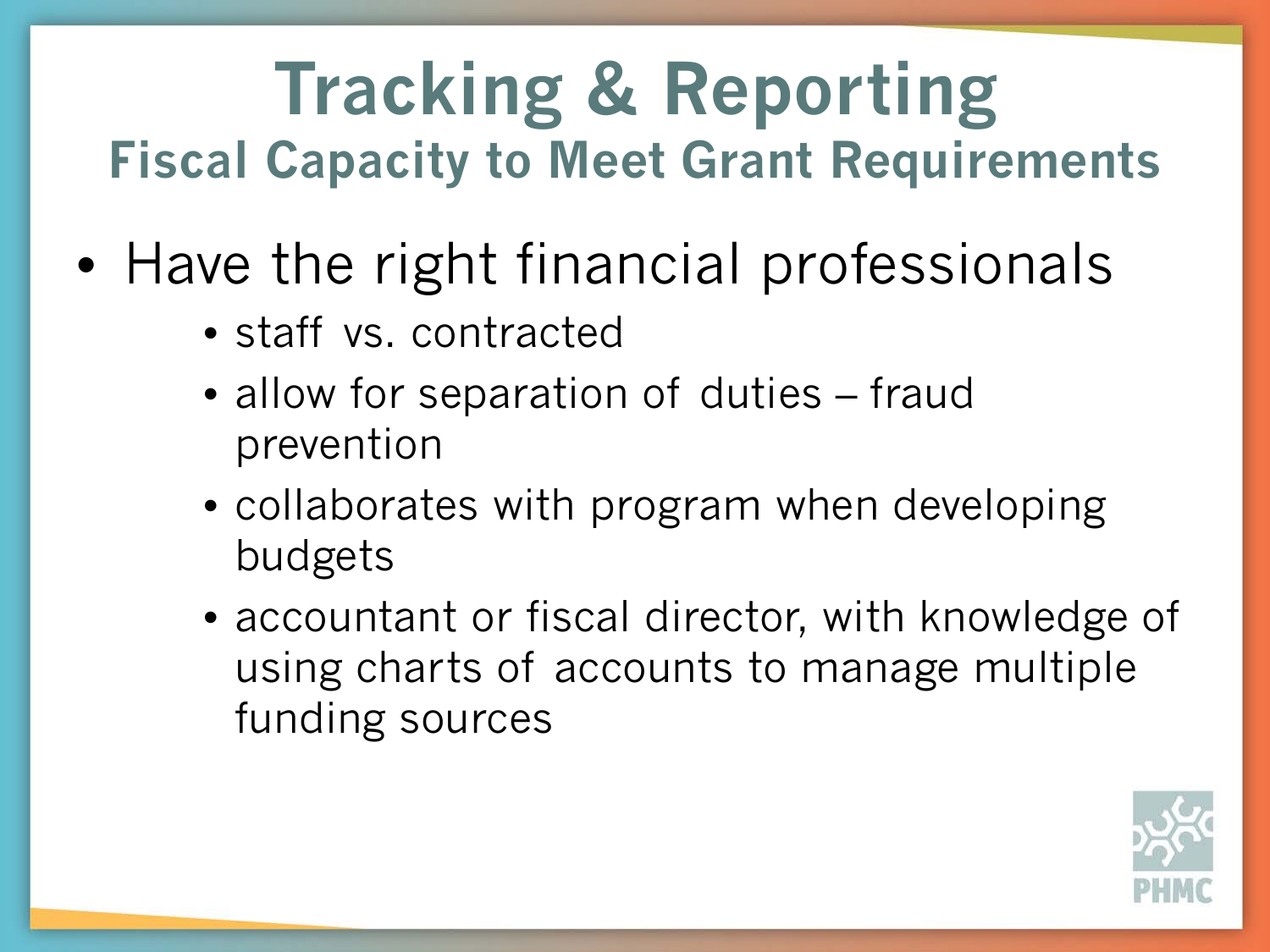### **Tracking & Reporting Financial**

- Budget projections
- Revenue/expenditure reports
	- minimum quarterly
	- recommended: monthly
	- director/owner generated reports, as needed

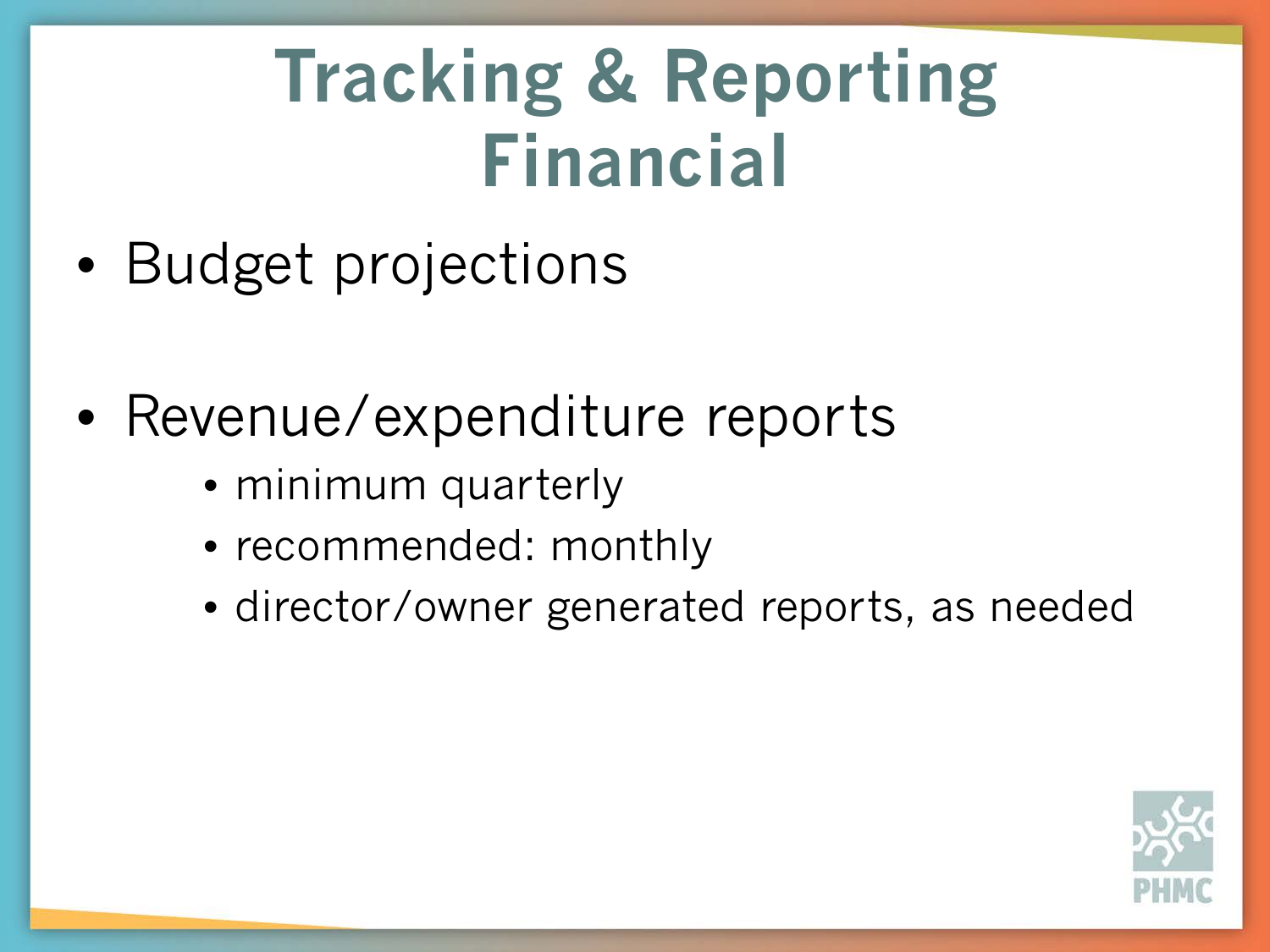### **Tracking & Reporting Cost Allocation**

- Items used by two or more programs must be equitably shared
- Cost allocation:
	- assigns two or more programs the cost of an item shared by the programs
	- ensures that each program bears its fair share, and only its fair share
- Cost Allocation Plan
	- Written account of methods used to allocate costs